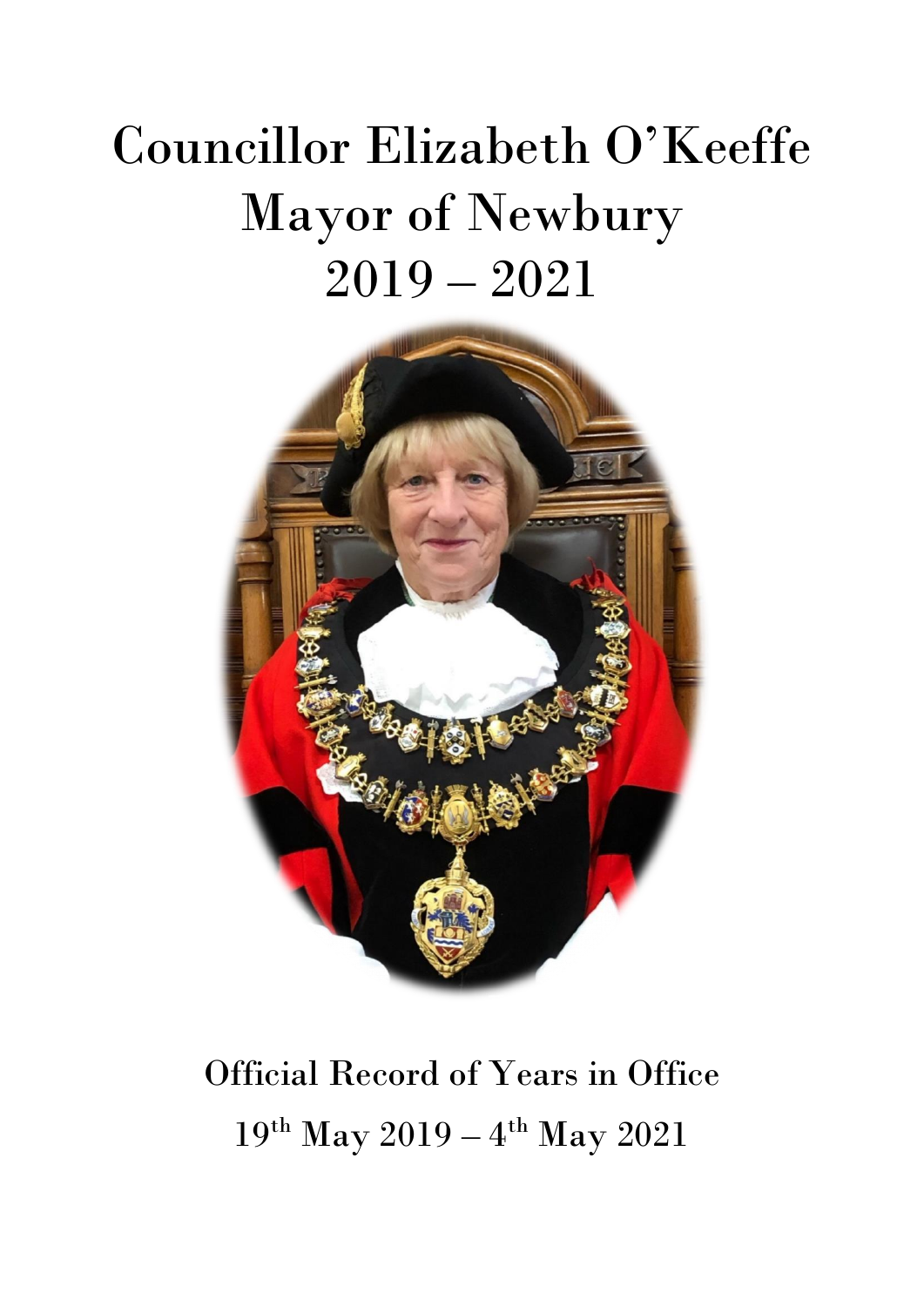### **Date of Mayor Making: 19th May 2019**

| <b>Deputy Mayor:</b> | <b>Cllr Billy Drummond</b>      |
|----------------------|---------------------------------|
| <b>Consort:</b>      | John Gardner                    |
| <b>Chaplain:</b>     | Fr Bruce Barnes & Fr Peter Codd |
| <b>Cadet:</b>        | Kieran Fell & Yuri O'Keeffe     |
|                      |                                 |

**Civic Manager:** Joyce Lewis & Elisa Adams

### **Civic Staff**

Mayor's Attendant – Ian Campbell Town Crier – Brian Sylvester Town Marshal – Barry Digby Mace Bearer – Rod Thomason Mace Bearer – Garry Poulson Reserve Mace Bearer – Anthony Hewitt Keeper of the Robes – Joyce Lewis

### **Mayor's Chosen Charities**

Time to Talk West Berkshire Berkshire Women's Aid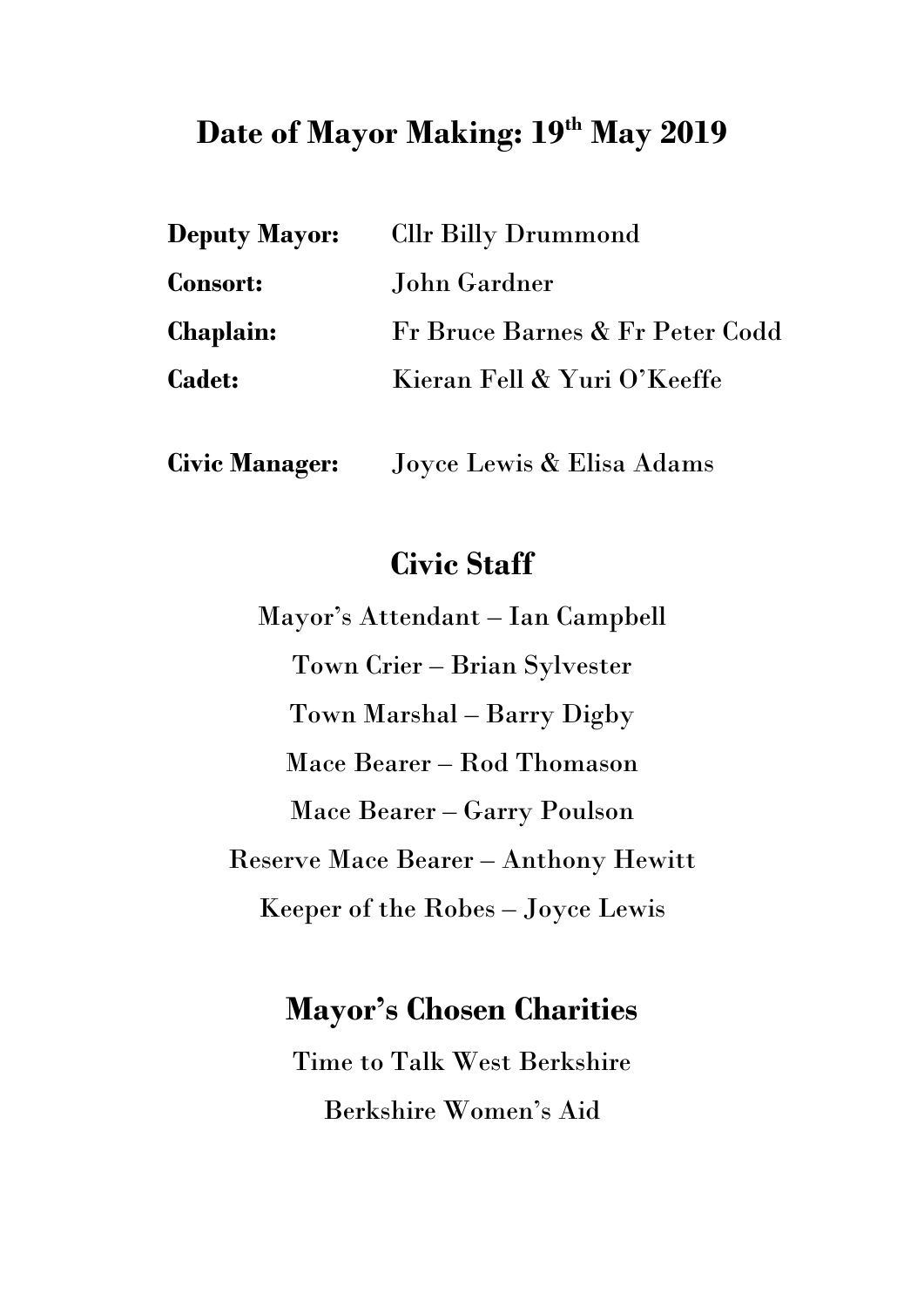### **A Taste of the Civic Year 2019/20 & 2020/21**

It has been an honour and privilege to serve Newbury as Mayor for the past 2 years. I thank all my fellow Councillors for giving me the opportunity. I became Mayor unexpectedly following local elections. I admit that at the time I felt a little regret at not having had a year as Deputy to prepare. Well, we never know what life has in store; I got two years!

The first year went according to plan up until January 2020 when we all became aware that something momentous was unfolding. A few other changes had unfolded. The long serving Civic Manager retired in early summer and a new officer was appointed who has done an amazing job in these unprecedented circumstances but has yet to experience a Mayor's full term of usual events. Fr Bruce Barnes had been appointed as my Chaplin however the bishop decided he would best serve the diocese if sent

to Guernsey. I then appointed Fr Peter Codd a retired priest living in Newbury. The bishop struck again sending him to cover a parish in Southampton for a few months. By the time he returned we were well into lockdowns. I decided to continue without an active chaplain. Mr John Gardner supported me as my Consort during 2019 but we were unable to continue during 2020-21 given various restrictions.

> My personal theme and charity for my term was young people. The Mayor's chosen charity being Time 2 Talk Youth Counselling Service. Despite Covid 19, Time 2 Talk has grown, developed, and successfully raised funds. They have a dedicated board of Trustees and amazing staff the majority being volunteers. Like many organisations they diversified to zoom and other mediums to deliver the service to clients. Services in secondary schools have been expanded, work in primary schools is in a pilot stage. Sadly, Covid has increased the need for the service and younger children are presenting. To address the needs online courses and webinars in coping were developed for parents and carers.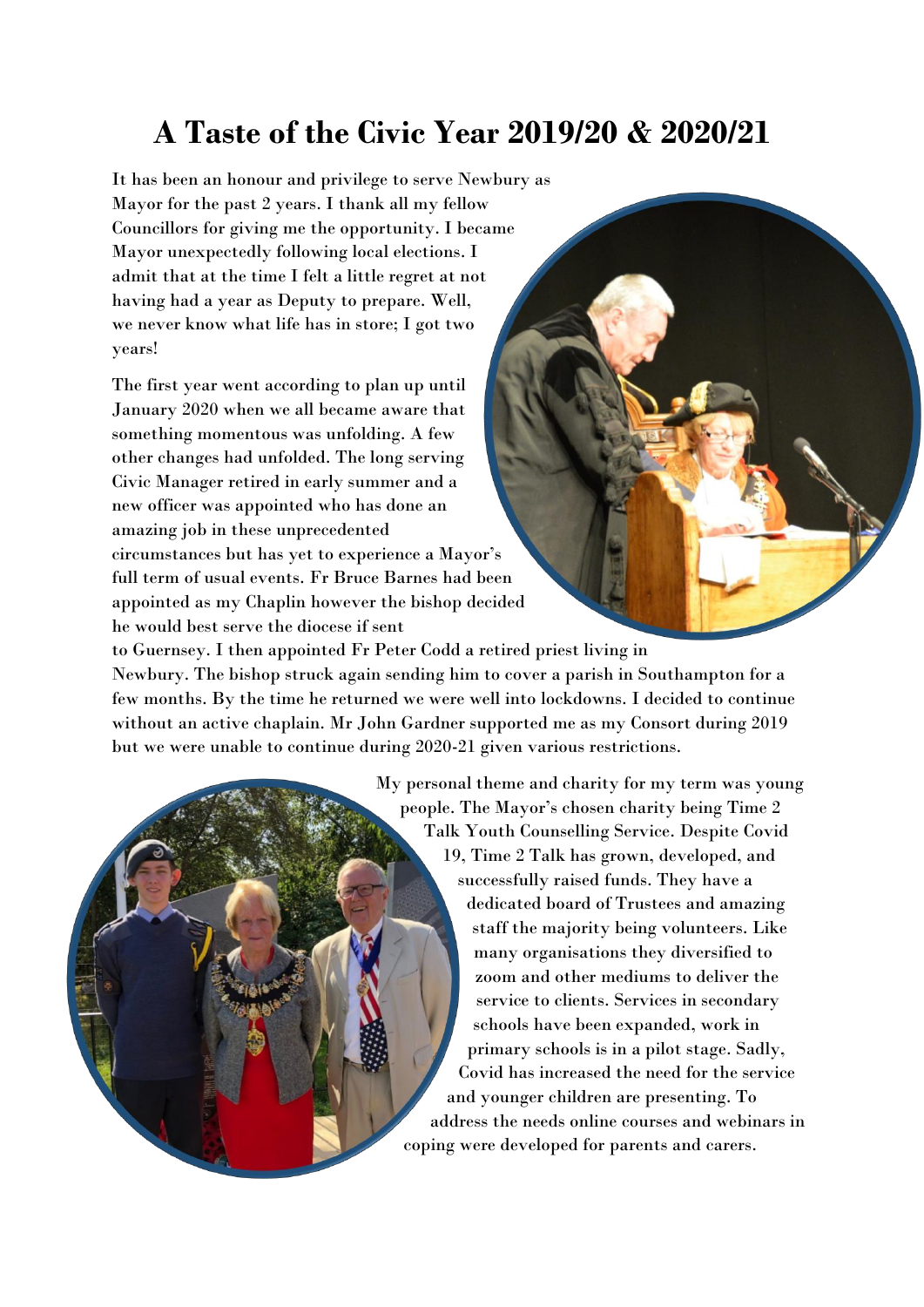During my second year, I added Berkshire Women's Aid as an additional charity. Unfortunately, as with counselling we saw domestic abuse rise during Covid Lockdowns. Due to restrictions, it was difficult to raise awareness and raise funds for the charity.

There were many Civic and official events during term one, The Mayors drive and tea for our elderly citizens where I met Ruth Saunders aged 103. I again visited her on her 104th birthday accompanied by my nephew Yuri who played Happy Birthday on his violin in the pouring rain. Ruth went on to walk a marathon round her streets I had the privilege of accompanying her last week and again as she completed at the winner's enclosure Newbury Racecourse raising funds for Thames Valley Air Ambulance.

Living near Northcroft I have always loved the Michaelmas Fair week and had the delight of ringing the ancient bell to open it in 2019. Also taking away a huge bear to raffle for the Mayors Benevolent Fund. Remembrance Service is always both a sad and uplifting occasion in our community. The slimed down version in 2020 was even more poignant.

I had the honour of completing Newbury's twinning with Carcaixent in the presence of mayors from all our twin towns. It was a joyous weekend. I hosted a dinner for the mayors the evening before the official ceremony and The Newbury Twin Town Association hosted a dinner and party after the event. I wish the Association well now that we are no longer in the European Union

and funding streams will change.

The St David's Day charity concert given by South Wales Male Voice Choir must be one of the memorable experiences. This was special and moving as they dedicated one piece to Tony Hiller, one of our council officers, who had died suddenly a week before the concert. They recognised the technical support he had given them which was a lovely gesture.

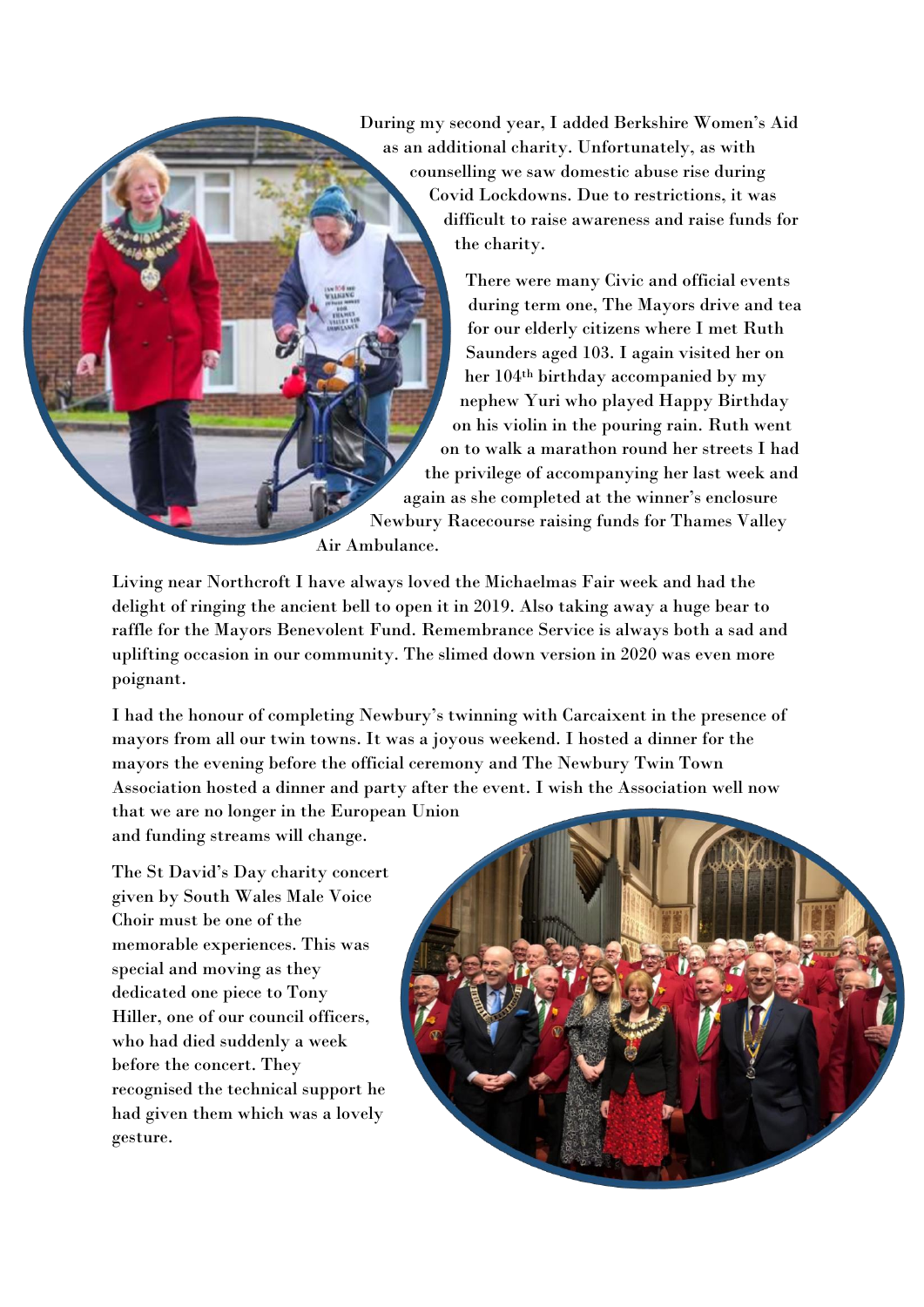There were opportunities to attend functions that represented the monarch or state. The High Sheriff and Lord Lieutenant's garden parties were an opportunity to meet other Berkshire Mayors and various leaders. The Judicial Service at the Minister Church in Reading marking the start Of The Judicial Year. The Lord Lieutenants' Presentation to military cadets at Bradfield College in 2019 and from my sitting room on Zoom in 2021. The Sunset Ceremony at Dennison Barracks in the presence of the HRH Duchess of Wessex. Welcoming HRH Earl of Wessex when he came to visit our Town Chartered Market as lockdown eased. It was of course with sadness that I attended the Commemoration Service at St Nicholas on the death of HRH Philip Duke of Edinburgh.



I represented Newbury at remembrance services a RAF Welford USAF base. Laying wreaths on the town's behalf. And again, at the Unveiling and Dedication of the Memorials at Greenham in memory of US forces that gave their lives in WWII. A wreath was also laid at Royal British Legion in March to commemorate the Tigris loss.

There were visits to schools, Newbury College, charities, senior citizens residential homes, AGMs virtual and in person - far too numerous to mention. All left me with the knowledge that we have a committed, hardworking, and vibrant community. I danced with the Silver Surfacers at Argyles and judged the best dog at Gracewell. I ate a lot of delicious cakes at fund raising charity coffee mornings in The Town Hall.

I opened many shops and new businesses before and during Covid19. In year one there were many wonderful carol concerts and other performances which were sadly cancelled as time progressed. There were a few unique experiences, helping to drag the bedecked chariot for the Rathayatra festival from the Market Place to Victoria Park. Juicing

buckets of apples on Apple Day, trying to plant bulbs in very hard ground, riding the Canal Trust advertising bike and cart at Blenheim to mention a few.

> I was honoured to be invited by Lord St John of Bletso to attend a reception at the House of Lords where he was hosting the evening to raise funds for Berkshire Youth's refurbishment of Waterside.. A representative group visited Christ's Hospital School in Horsham to re-establish the local link with the West's Gifts funding scheme, however, plans again were a victim of Covid in 2020. Long may this link continue.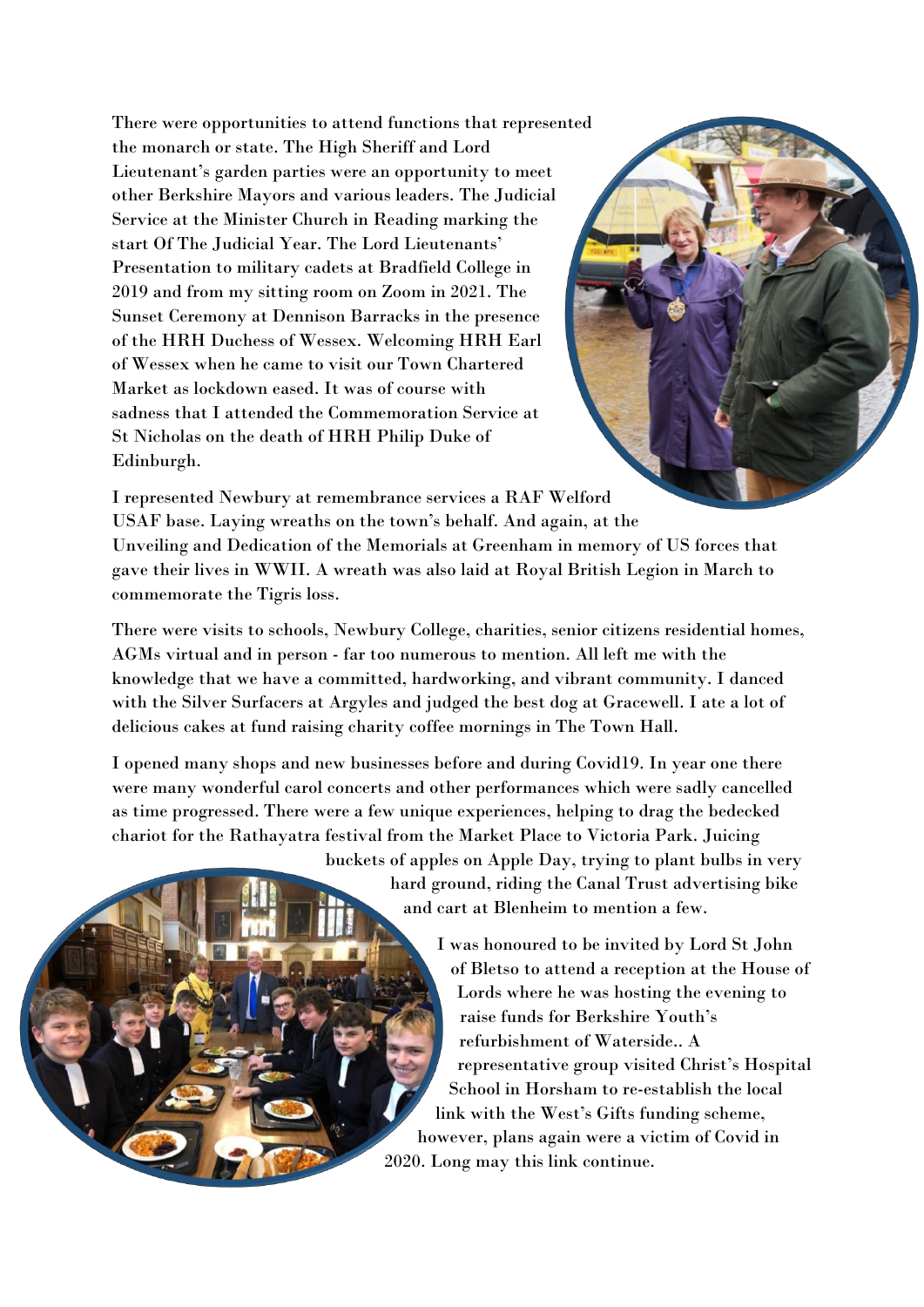I have sought to introduce community participation in designing the Mayor's Christmas Card. In 2019 a competition was launched at Newbury College and in 2020 we collaborated with the Newbury Weekly News running a competition for 3 different age groups. The winner in each group received a prize. The winning design was printed as the official 2020 Christmas Card. I hope following mayors will continue this tradition to involve the local community.

From December 2020, with the assistance of the Civic Manager, I began to master making video appearances and messages. Among them were linking the BID Shop Local film, the Mayors Christmas Message, Louise Purton Christmas Toy Appeal, Virtual Christmas Light Switch On, Happy 80th

anniversary Berkshire Youth, and our Town Civic Awards. For the last event, all presenters appeared on short films around the town. The needs throughout the pandemic led the council to create a special award for the Civic Awards to find those who had made outstanding contributions. A competition was run to create a pin badge for our local Community Champions. These were presented to several individuals in all the Civic Awards categories.

I spent much time as we went in and out of lockdowns visiting our retail, restaurants and entertainers offering moral support, thanking them for their efforts and letting them know we were all behind them.

The events that make the Mayor's term are visiting all our wonderful charities; Rotary, Lions, societies supporting specific health conditions, voluntary groups meeting the needs

of homeless, our schools, sports and art clubs and societies. The work and commitment of these groups is not measurable.

I could write many pages on the experiences the above is only a glimpse. Thank you to everyone for allowing me the amazing experience. I wish my successor Cllr. William Drummond a great year as Newbury's First Citizen. He has had to wait too long - he will be a hardworking, fun-loving Mayor.

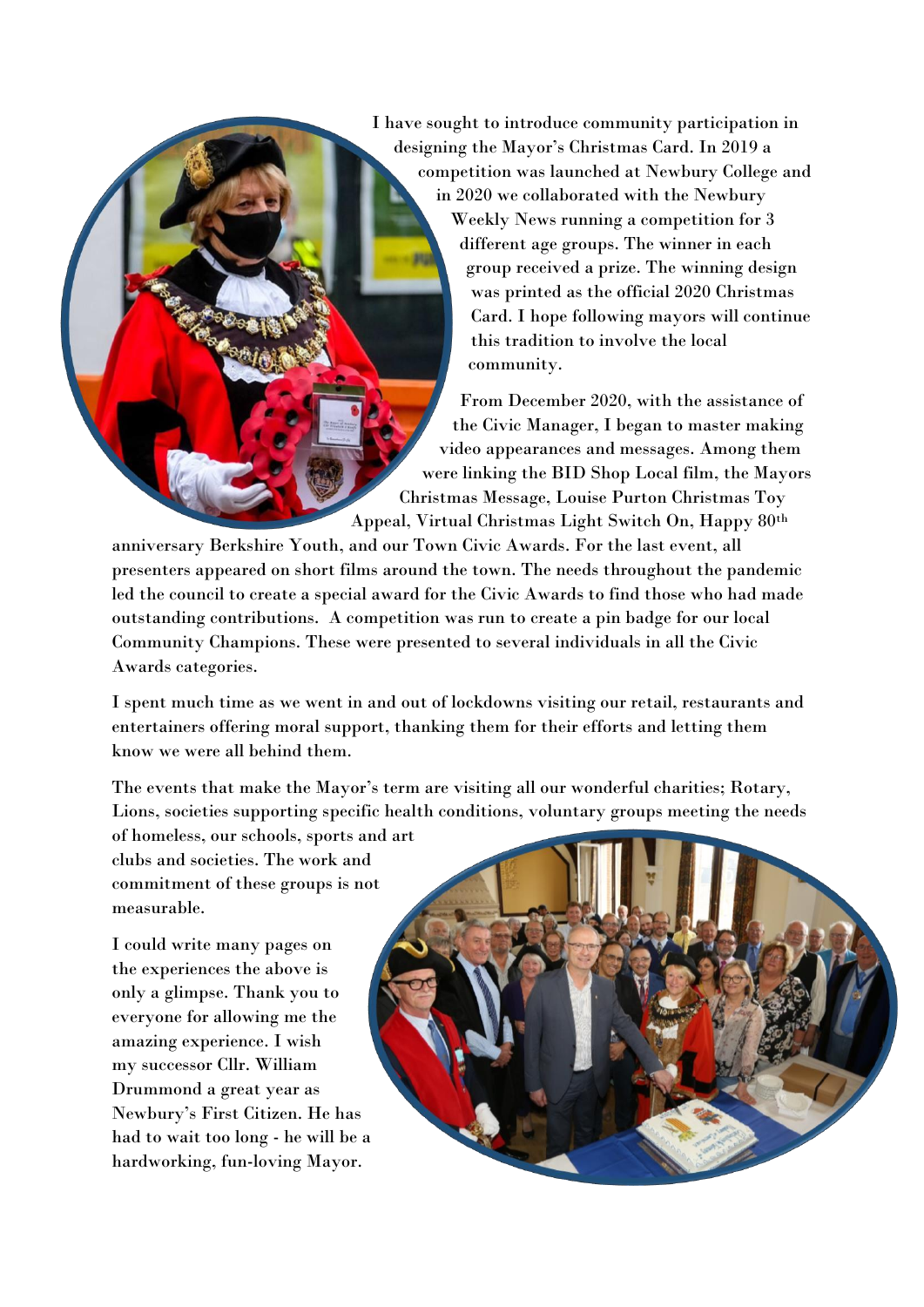Newbury Town Council recorded its Thanks to

### **Councillor Elizabeth O'Keeffe**

on behalf of the people of Newbury in recognition of her

### **2 Years in Office at Town Mayor 19th May 2019 to 4th May 2021**

Present when the Seal of Newbury Town Council was affixed

Leader of the Council: Martin Colston

CEO of Newbury Town Council: Hugh Peacocke Dated  $27<sup>th</sup>$  June  $2021$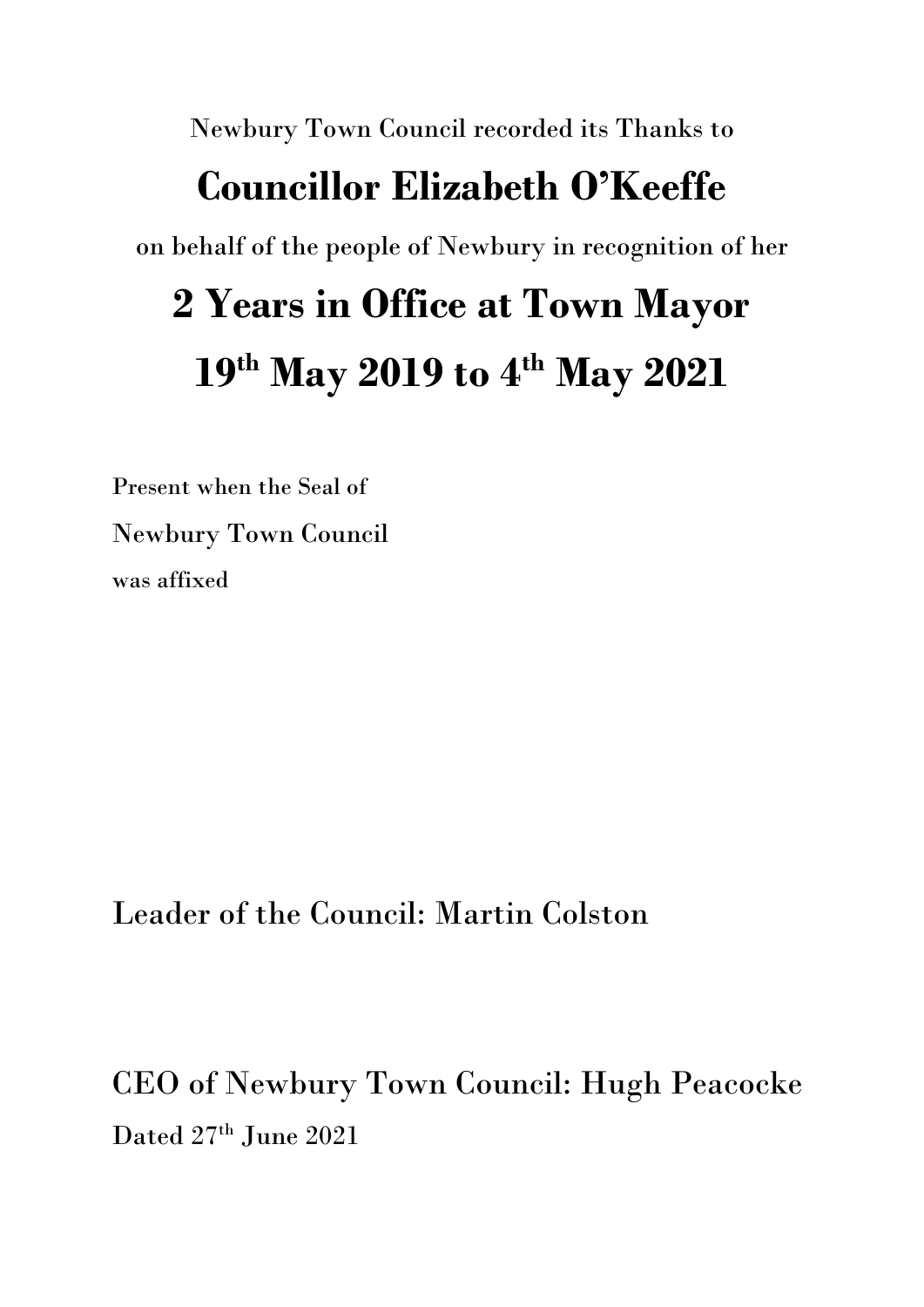## **Town Mayor's Report to Full Council 10th June 2019**

I would like to thank all those who attended Mayor Making friends, relatives of us all, fellow councillors and the Civic team. You all contributed to it being a memorable day. A special thank you to the Civic Manager and CEO for their organisation given that it was a new administration and there was not a mayor elect. I have been struck by the number of people who have commented on the Civic Ceremony. The people of Newbury clearly value the tradition and were proud to be part of it.

I have attended the following events: -

- 1. Catenian Annual Fund-Raising Dinner Newbury College.
- 2. Newbury Spring Festival Closing Concert, Bournemouth Symphony Orchestra.
- 3. Roc 10K Race
- 4. Iftar celebration at Newbury Mosque.
- 5. Charity Coffee Morning Berkshire Grandparents Support Group

The Deputy Mayor attended the official opening of The Regus Site in Newbury.

Since taking on the role I have become very aware of the importance local charities, business, schools and other organisations attach to the mayor attending their events. I will just highlight a few points from the engagements. We had a delicious meal at Newbury College prepared and served by students all of whom are hoping to find work in the area. The restaurant is open on Wednesday and Friday lunch times and Thursday evening. I whole heartedly recommend it.

The Spring Festival was wonderful and a delight to see many of our councillors in the choir.

The Roc 10K involves hundreds of people from all age groups from under 5 to plus. Thanks to Newbury Athletics Club and Roc Technology. Lovely to see all the tots running and the determination of teenagers.

I have been attending Iftar celebrations for many years I know the mosque were very happy to have so many councillors attending this year. We were given an informative talk, supper and little gifts.

The coffee morning was of course the first I attended as Mayor. I must say this one had the most scrumptious cakes. Please do drop in for coffee/tea and cake whenever one is on and encourage friends and family. All these events are raising funds for our local charities.

I will be arranging 2 or 3 coffee mornings look out for dates and get out your cake recipes. There will be other funding raising events any suggestions welcome. Keep in mind Mayors Drive on July 3rd. drivers needed.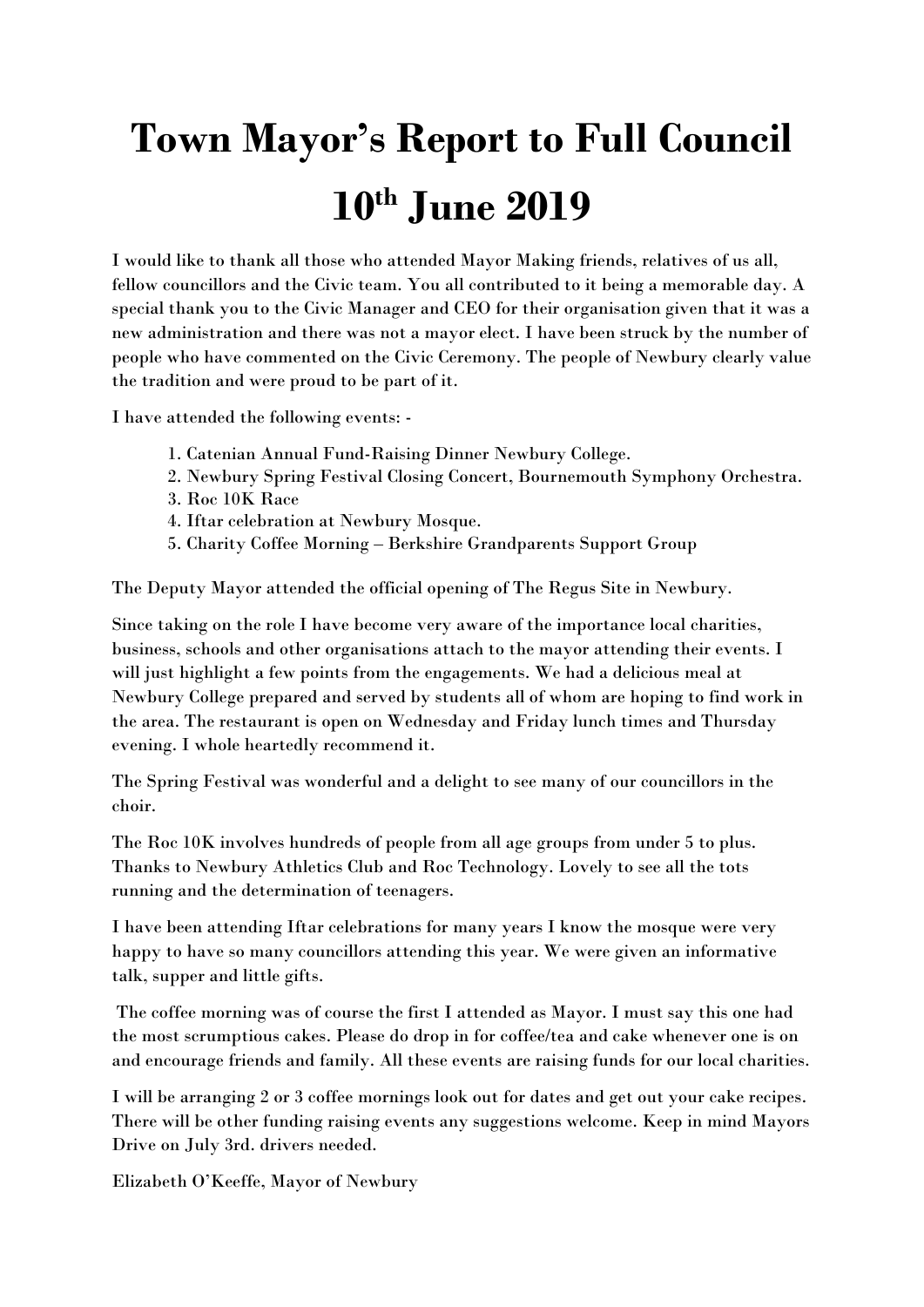### **Town Mayor's Report to Full Council 21st October 2019**

Fellow councillors my first report to Full Council was short. The role has gathered momentum apace since then. The Deputy Mayor Cllr Billy Drummond and I have been quite busy. I would like to thank Cllr Drummond who is always ready to step in when events clash or I am away, he is a great support. I believe it has also been useful for some of you to accompany me when my consort is not available. I hope you have found it useful and interesting. It is a practice I will continue as it gives more members an insight into the role. I have attended a range of events and meetings totalling 72 in number. Cllr Drummond has attended 19. We seek to meet as many requests as possible. I will highlight a few in rough categories.

#### **AGMs and Charity Coffee Mornings**

Visiting these events reinforces for me the huge number of organisations there are in Newbury and the wonderful work they do. All are providing important services. From Lions to Grandparents support, from Loose Ends AGM to City Arts reception and exhibition.

#### **Military Commemoration**

Given that we have been commemorating the 70th anniversary of WWII there have been several memorial events. Air Force Welford unveiling of the memorial at Welford camp and the Unveiling and Dedication of the Memorials in memory of the US Air Force at Greenham Common, in memory of those from the base who lost their lives in service. These were moving occasions and serve as reminder to us all of what our countries went through together. I attended 211 Squadron Air Cadets Inspection and Presentation Ceremony. The Lord Lieutenant presented awards and I presented the NTC cadet cup to the cadet, who due to their achievement and service had been chosen to be the Mayors Cadet for the year. Kieran Fell was the winner. Cllr Andy Moore also attended this event in his role as WBC Liaison Cllr. Cllr Colston accompanied me to a Sunset Ceremony at Hermitage base.

#### **Sheriff and Lord Lieutenant**

The Lord Lieutenants and the High Sherriff's at Home were among the grander occasions affording an opportunity to meet and network with other Mayors and heads of various organisations. These occasions are the opportunity for the Lord Lieutenant and High Sherriff to invite those in public service to their homes to say 'thank you' to all in Civic service representing their communities.

#### **Church Services**

In the company of Cllrs Drummond and Moore, I attended the licencing of the new vicar of St Johns. One of those times when someone approaches you on arrival saying, 'Will you do the second welcome speech to the new vicar, you don't have to say a lot'; I was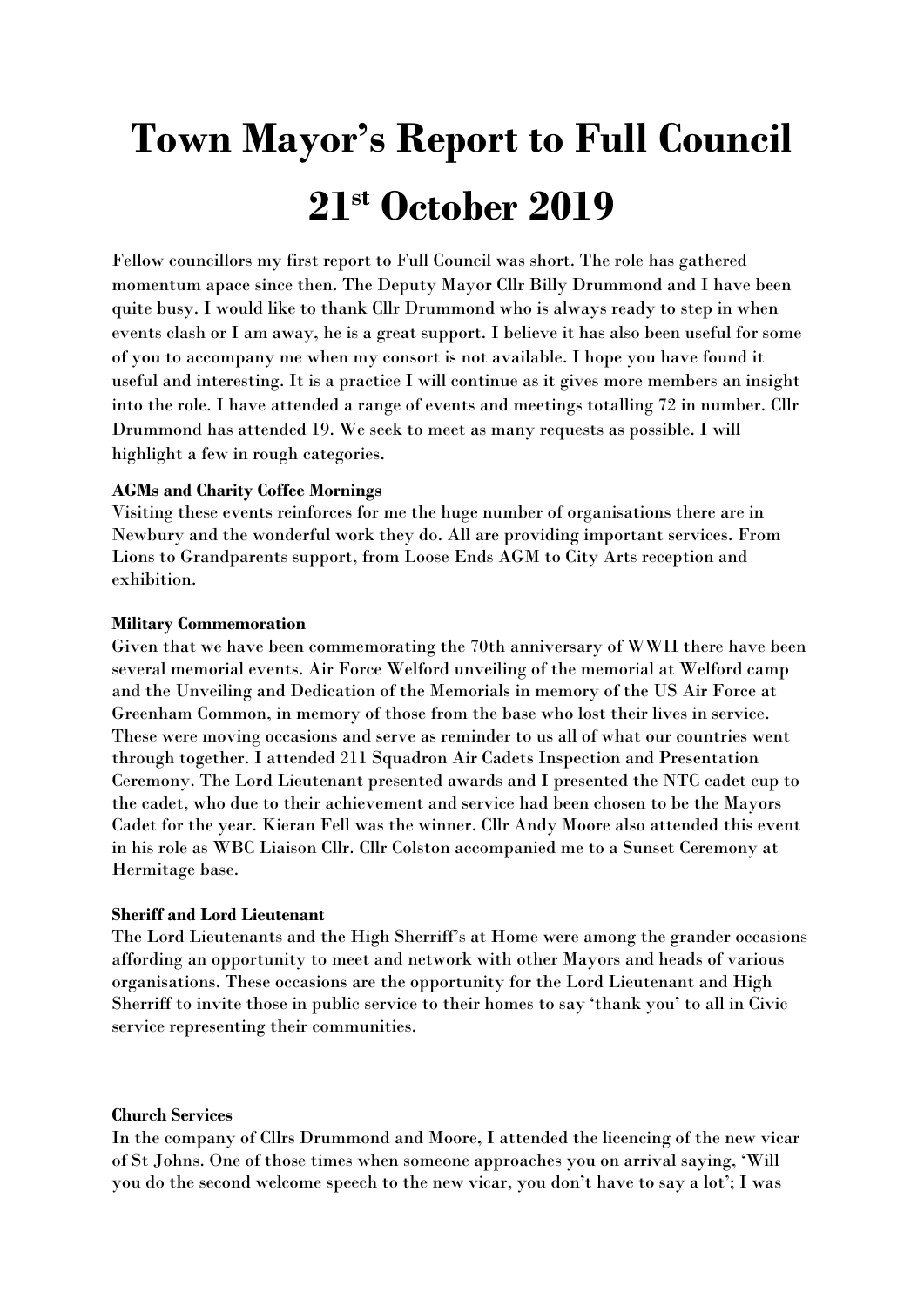thankful that I know my area and had done a quick background check prior to event. The Sheriff's Judicial Services at The Minster in Reading was a colourful event. All West Berkshire Mayors and Council Chairs gathered at Reading Civic Centre. We then processed to the Minister. There we met the High Sheriff, Judges and Magistrates. The music and singing were truly uplifting. The choir from Down House amazing. I opened the Rathayatra Festival in high winds, leading the cart and deities' statues around the town a colourful but tense event given the inclement weather.

#### **Business**

Several local shops, restaurant and businesses have been asking for the Mayor's presence. The 10th anniversary of International Taste Solutions was a day of contrasts. Introduction at Racecourse, double decker ride to and from factory visit, afternoon presentation at racecourse and evening auction and dinner. I did not attend the whole day. This company supports several local and national charities each year.

#### **Senior Citizens**

The deputy Mayor and I have attended several Care Homes to a range of events, they are always great fun. When visiting individuals for their 100th Birthdays I have concluded if you make it past 80 you are on a roll. The 100-year olds are always 'really with it'. The Mayor's Drive was of course the highlight, even if rather hot in full regalia. Many thanks to all of you who drove guests. We have now launched the parcel fund - look out for fundraising coffee morning.

#### **Schools and College**

We have attended debating competitions, art exhibitions, food tasting, sports events including Bisham Abbey Sports Centre for the Berkshire School Games. The achievements and standards in our places of education are to be commended.

#### **Twin Towns**

Many of you were present at the Official Ceremony sealing the Twinning with Carcaixent. It was a weekend of debates, dinners, and even Brexit. Cllr Norman accompanied me to the dinner and disco. Cllr Norman is a mean dancer, perhaps I should show the video!

We of course also had a special Council Meeting to say goodbye and thank you to our former Civic Manager, Joyce Lewis. A happy event tinged with sadness.

I am pleased that we now have a full team; Elisa Adams Civic Manager, Kieran Fell Mayors Cadet, and Fr Peter Codd, Chaplin.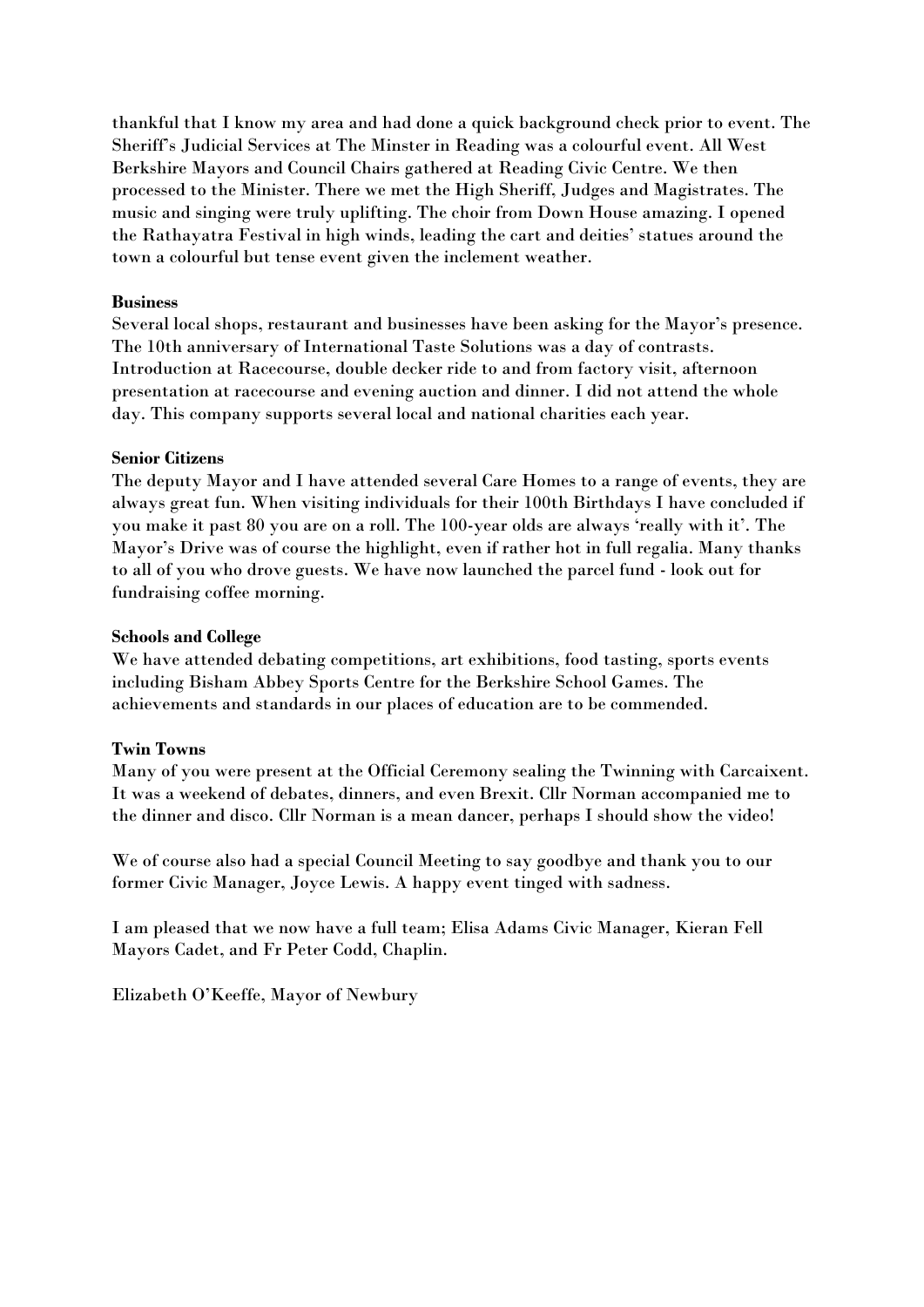## **Town Mayor's Report to Full Council 3 rd February 2020**

The most important event in this period was Remembrance Sunday. It is always a poignant event attended by many hundreds of our community. Thank you all for representing our town. On the 11th November I travelled to USAF Welford to take part in their ceremony and lay a wreath on behalf of Newbury.

This report covers the very busy Christmas season. There were many enjoyable carol concerts, various charities tea and lunch parties with accompanying entertainments. From tea at church halls to the grand gallery at Englefield House. Everyone was great fun with its unique client group. I started the charity Santa Fun Run and packed parcels for the over 80s at Sainsbury, collected food donations at Tesco for their parcel distribution. We hosted a reception at the Town Hall following the Christmas Light Switch on. This was a successful event and I hope it will be repeated. I asked Newbury College students to design the Mayors Christmas Card. The Deputy Leader and Civic Manager joined me to select the winning design. I hope you all valued receiving your card. Christmas Day itself commenced with a visit to our community hospital. I did a very good double act with Mike Cole Mayor of Thatcham. We visited all patients with Santa following on distributing gifts. I then went to St Georges to spend some time at the community day of entertainment and lunch for those that would otherwise be home alone. This event has been running for many years and is another example of the great community spirit of Newbury.

There have been several visits to schools, looking at exhibitions, presenting prizes and watching productions. I was particularly impressed with the launch of the Park House Computing Centre. They are working in partnership with business and providing training for our local primary schools.

You may recall that in my last reported I explained that my Chaplin had been redeployed to Alderney. I then appointed Fr Peter Codd to the position. However, the Bishop struck again Fr Codd has been asked to cover a Southampton Parish until March. I have decided to cope as best I can not try for number three.

The above are just a few of the events attended. Given the volume of requests the Deputy Mayor, Cllr. Billy Drummond, was also kept very busy. My thanks to him.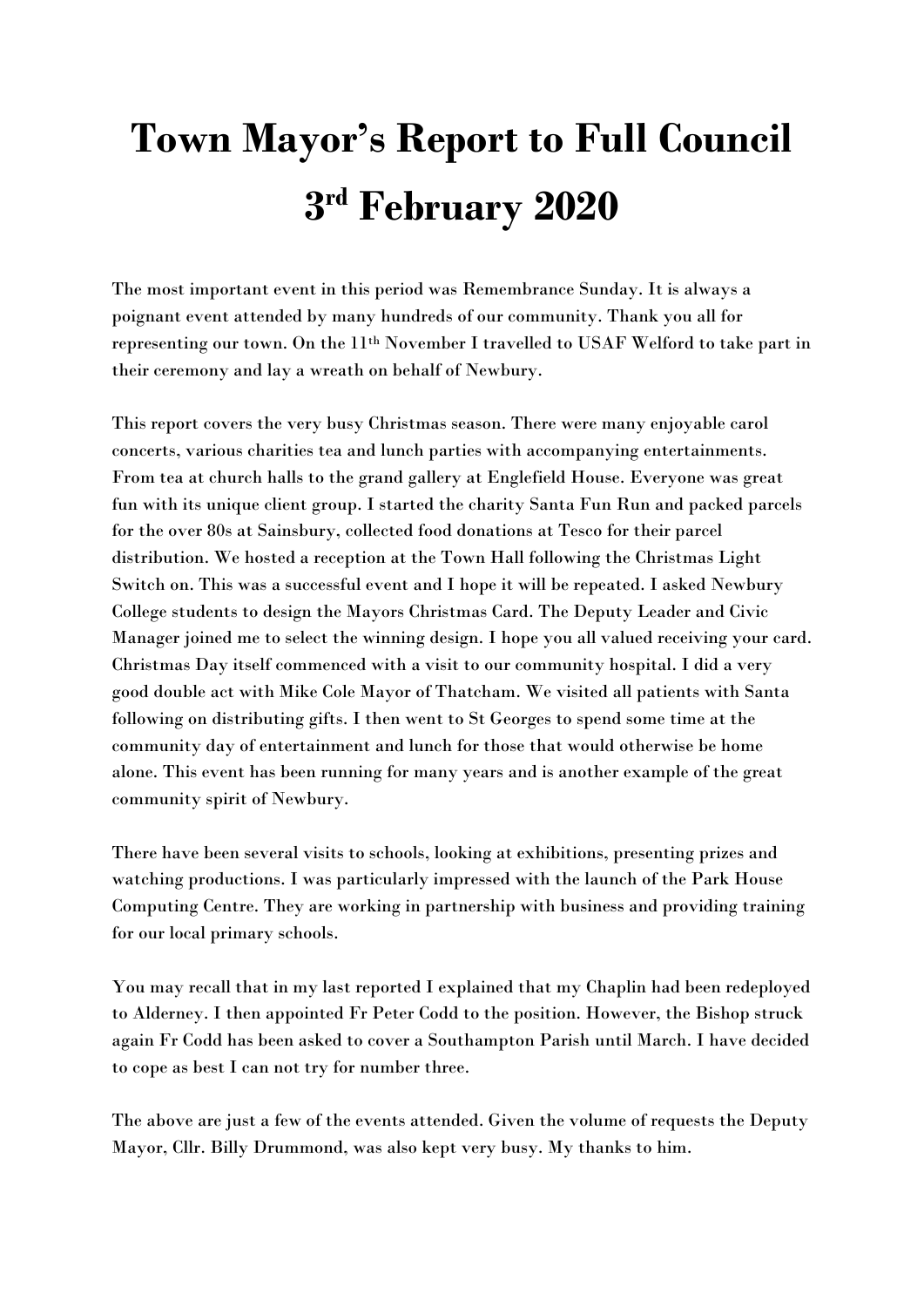Over time some of our council traditions have faded. The Civic Manager and I have set about researching and reviewing them.

The tradition of appointing a **Mayor's Cadet** was revived by the last Mayor and I have continued the tradition. Currently the cadet is provided by 211 Squadron Royal Airforce. The Mayor's Cup (property of the squadron) is presented at their Awards Ceremony to a cadet judged to have shown great commitment. The Lord Lieutenant presents the award with the Mayor presenting the cup and handing the Newbury Shield arm badge to the successful cadet. The Squadron support and assist at Mayor Making and Remembrance Sunday. All of this should continue. We are also considering the Mayor appointing a cadet from the other services. A paper will be presented to Civic Pride, Arts and Leisure in due course. Currently the council has no set policy.

I am delighted to report that the Civic Manager has re-established a link with **Christ's Hospital School and the Wests Gift.**

*John and Frances West lived in the latter part of the 17th and early part of the 18th centuries. John West became a wealthy merchant in the City of London and lived in a house on the site that is now occupied by the Mansion House. John and Frances had no children of their own and the 'Standard Pedigree', maintained by Christ's Hospital, records the name of descendants of their relations. This charity established under the wills of the Wests', provides income for the benefit of children resident in the boroughs of Reading, Newbury and Twickenham, together with one girl from the City of London. The link to Newbury is that John married Frances Seakes from Reading, the granddaughter of the Mayor of Newbury, Gabriel Cox in 1627 and 1635.*

I am working with the Civic Manager to arrange a small councillor's group visit to the school later this month. Following this visit, we are hopeful that future visits may be able to take place, giving future Mayors the opportunity to visit the school.

The aims are to meet the current West Scholars, invite them to the Annual Carol Service and see the work of the school. I would like the Council to promote these opportunities for Newbury students and following the visit to the School a proposal will be taken to the Civic Pride, Arts and Leisure Committee.

Councillor Elizabeth O'Keeffe, Mayor of Newbury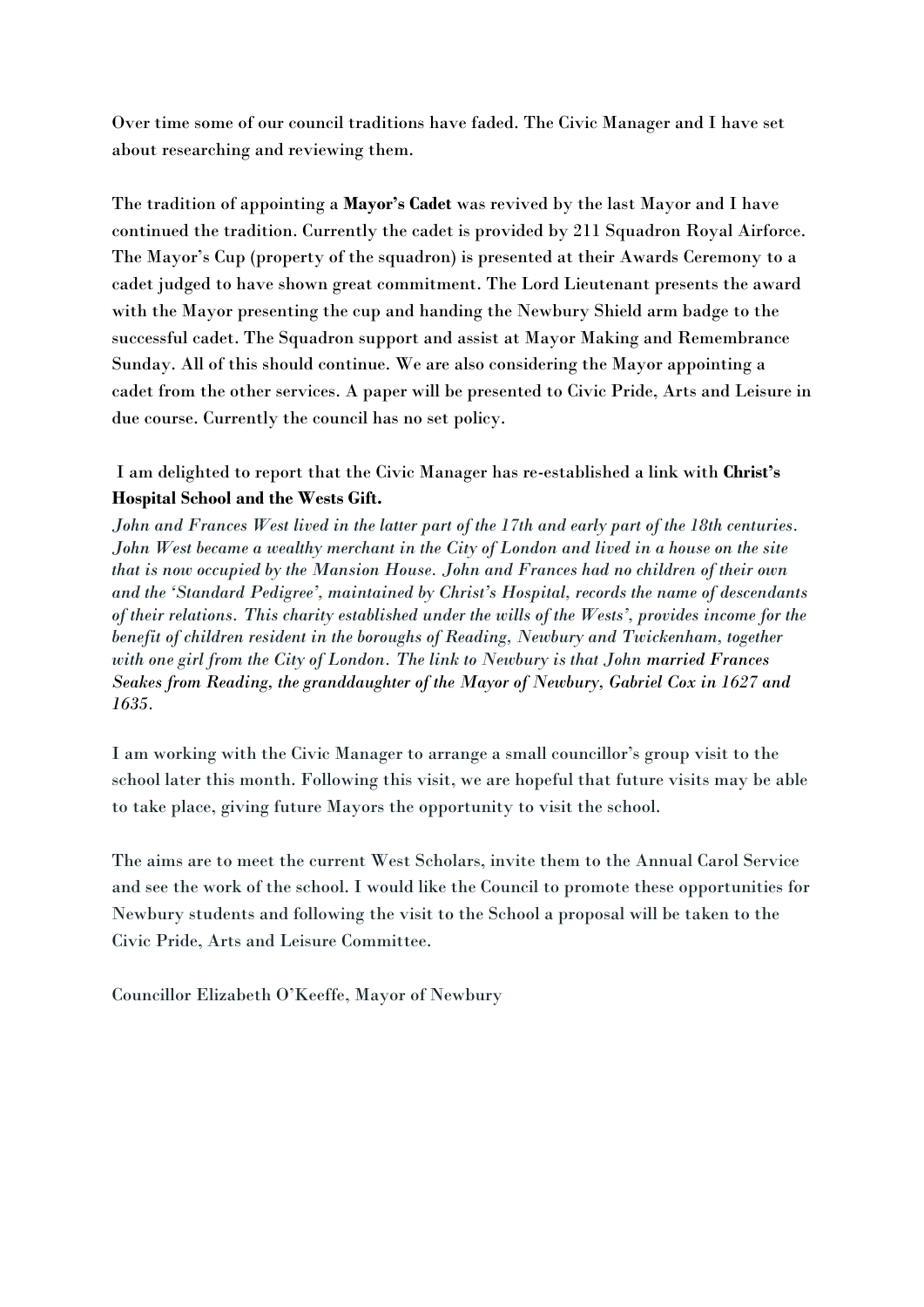## **Town Mayor's Report to Full Council 15th May 2020**

My final report as Mayor should have been delivered to Full Council in the Chamber on May 13th 2020. My term as Mayor ending on May 17th and Cllr. Drummond being invested as the Mayor for 2020-2021. The Coronavirus pandemic changed everything as it has changed our whole way of life. *Following the legal briefing and guidance from the National Association of Local Councils we will not be holding an Annual Meeting this year and I will remain Mayor until we next have an Annual Meeting, probably May 2021.*

Official engagements started to be cancelled from January 2020 as it became apparent that the virus was spreading out of China. All engagements ceased completely on 14th March 2020. It is unlikely that they will commence again for many months. We must of course wait until being advised it is again safe to do so. The sad decision to cancel the Mayor's Drive in early July has been taken. The situation will also result in less money being raised for the Mayor's Benevolent Fund and Mayor's Chosen Charities. Only eighteen engagements were carried out between 1st February and 14th March. Among them were the following:

Chairing the Twin Towns AGM. I have recently written to the mayors of all the towns we are twinned with, sending our thoughts and best wishes to them at this difficult time.

On the 17th I attended a wonderful concert in Reading given by the Berkshire Youth Symphony Orchestra. A group of truly accomplished musicians.

On the 24th a small group of councillors visited Christ Hospital School in Horsham. We wished to once again establish the town's historic link with them. It was an informative and useful event. We were really welcomed, and a full programme of events put on for us. Sadly, the inclement weather resulted in the daily band parade being cancelled. The pupil's restaurant was amazing and lunch scrumptious. We will build on the contact and promote the West Gift.

The 25th saw the annual Pancake Race organised by the Soroptimists. There was a fantastic turn out thanks to all the councillors who took part, three teams in all. Remember winning is not everything. Thanks also to the inimitable Gary Poulson for his compering.

It was a pleasure to welcome a group of children and teachers from Les Hermites to the Town Hall. The Hermitage Twin Towns Group had requested the visit. They were fascinated by our history and traditions. Above all they enjoyed trying on the robes.

I think the event of 27th was a first for a Mayor of Newbury. We were invited to The House of Lords for an official Drinks Reception by Berkshire Youth Trust. This was a fund-raising launch by the crossbench peer Lord St John of Bletso. It was particularly in support of the Waterside project.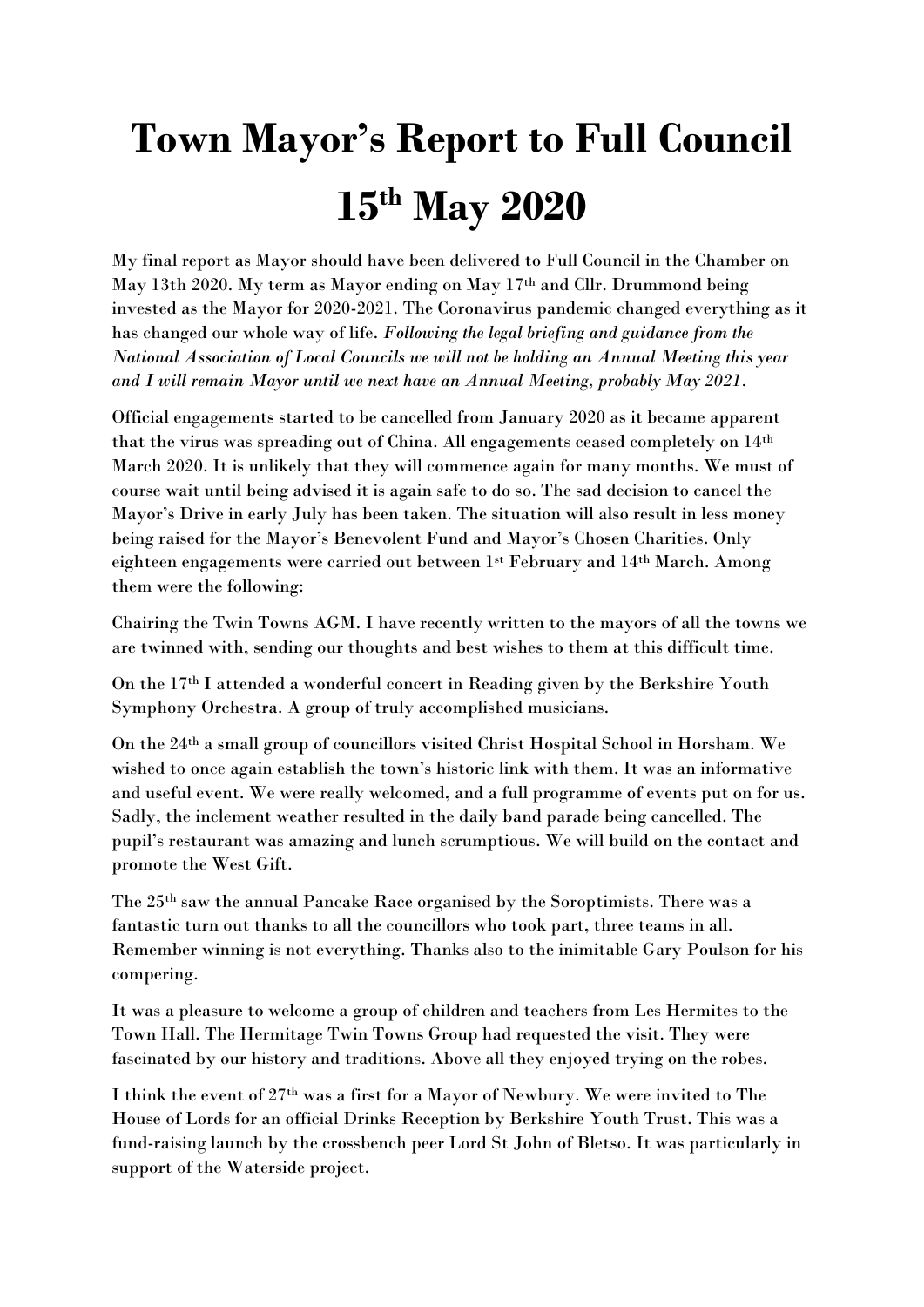The 28th saw the 8th Annual Get Berkshire Active Awards which are all about young people and their supporters. Another of those events that illustrate just how active and committed our young people are. A highlight for me was the honour of presenting our own Derek Peaple former head of Park House with a special award for service to young people.

Words fail me in praise of the South Wales Male Voice Choir at St Nicholas church on 29th. The after party was as good as the concert - they never know when to stop. The poignant moments of the concert were the piece they dedicated to our colleague Tony Hiller.

One of the more unusual events was the Gracewell Retirement Home's Crufts Dog Show. Friends and relatives of residents came along with their dogs. We all gathered in the gardens where an agility course had been set out for the dogs. However, as they were family pets rather than show animals the owners were often those going through hoops and crawling through tunnels trying to encourage the pooches to follow. As a member of the judging panel, I then had the unenviable task of judging the competition.

During this time Rod Thomason one of our Mace Bearers had a stroke. I am pleased to say that he is at home and recovering well. We also had the unexpected and sad death of our colleague Tony Hiller. Along with the CEO, some staff colleagues and Cllr. Jeff Beck we were able to go to the crematorium and standing outside taking part in the service.

The Civic Manager and Mayor's Office has remained busy. We launched chats with the Mayor during April these are organised through the Civic Manager Individuals or organisations request a call from the Mayor who makes a prearranged call mainly to elderly self-isolating people. The amount of goodwill and kindness that has been demonstrated throughout Newbury during this difficult time has been amazing. Since March we have sent over 110 letters to recognise the positive contributions of residents that have been made to the community. Our total number of letters during the 2019/20 municipal year, so far, is 179 - so more than half of these have been sent during the Coronavirus pandemic which is incredible.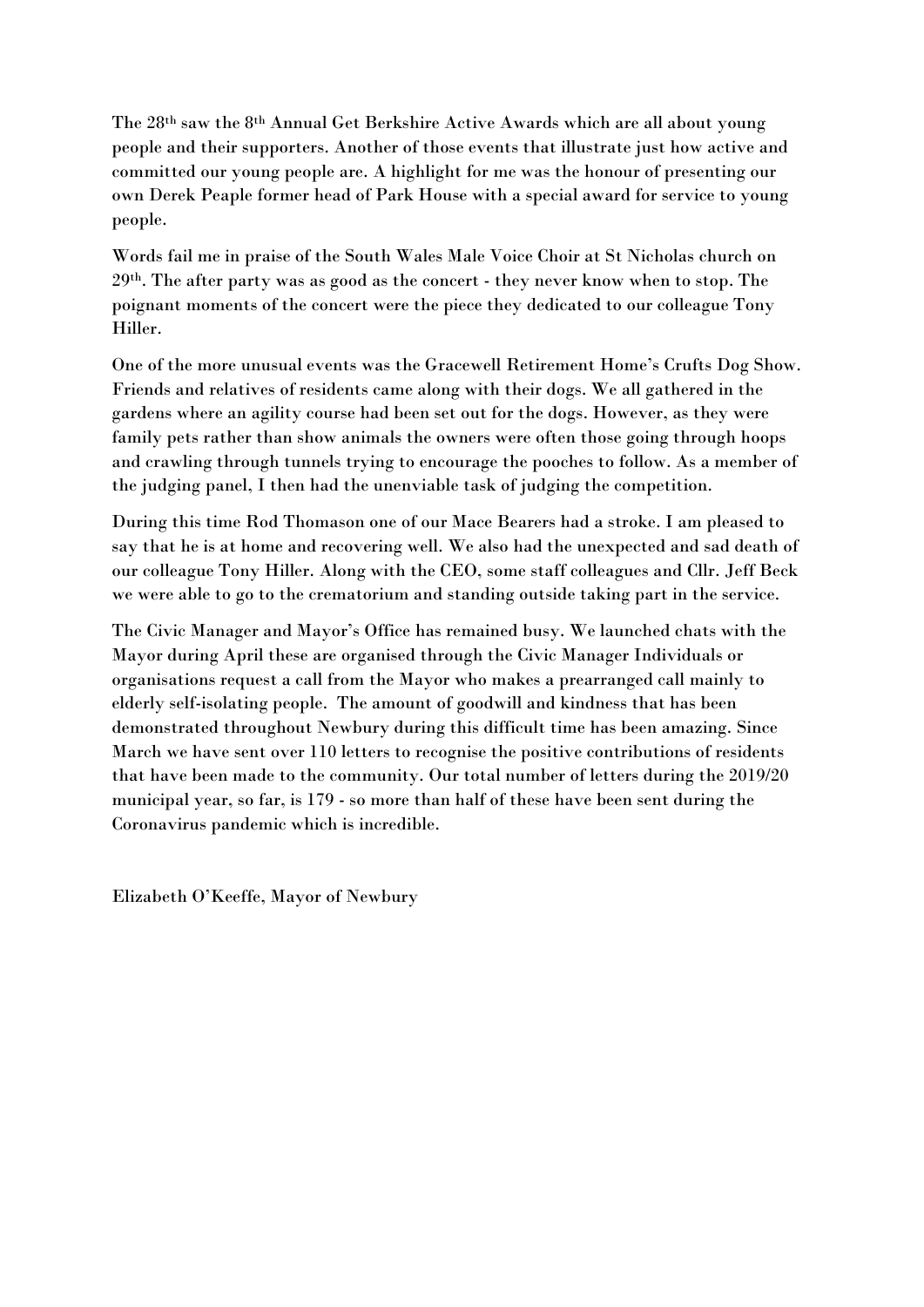## **Town Mayor's Report to Full Council 16th June 2020**

We continue to write letters of thanks to all the amazing volunteers helping during this crisis. They include businesses large and small, charities and individuals. It is particularly encouraging to have so many businesses stepping up at a time when they are under great financial pressure themselves. There have also been some mayors phone chats and birthday wishes.

The High Sheriff requested that we forward her the names of any organisations or individuals that deserved recognition for their efforts. She was looking to recognise the unsung heroes who work quietly helping others. They will receive a letter of thanks and hopefully one day be invited to a celebratory event.

We are continuing to talk with West Berkshire Women's Aid and Time 2 Talk about funding raising possibilities. Lots more zooms!

On June 11th I visited Ruth Saunders to wish her a Happy 104th birthday it was an occasion I could not let pass by. I went along to her home with my nephew Yuri. We stood at a safe distance and Yuri played Happy Birthday on the Violin. A few neighbours and family also stood spaced around. She is an incredible person.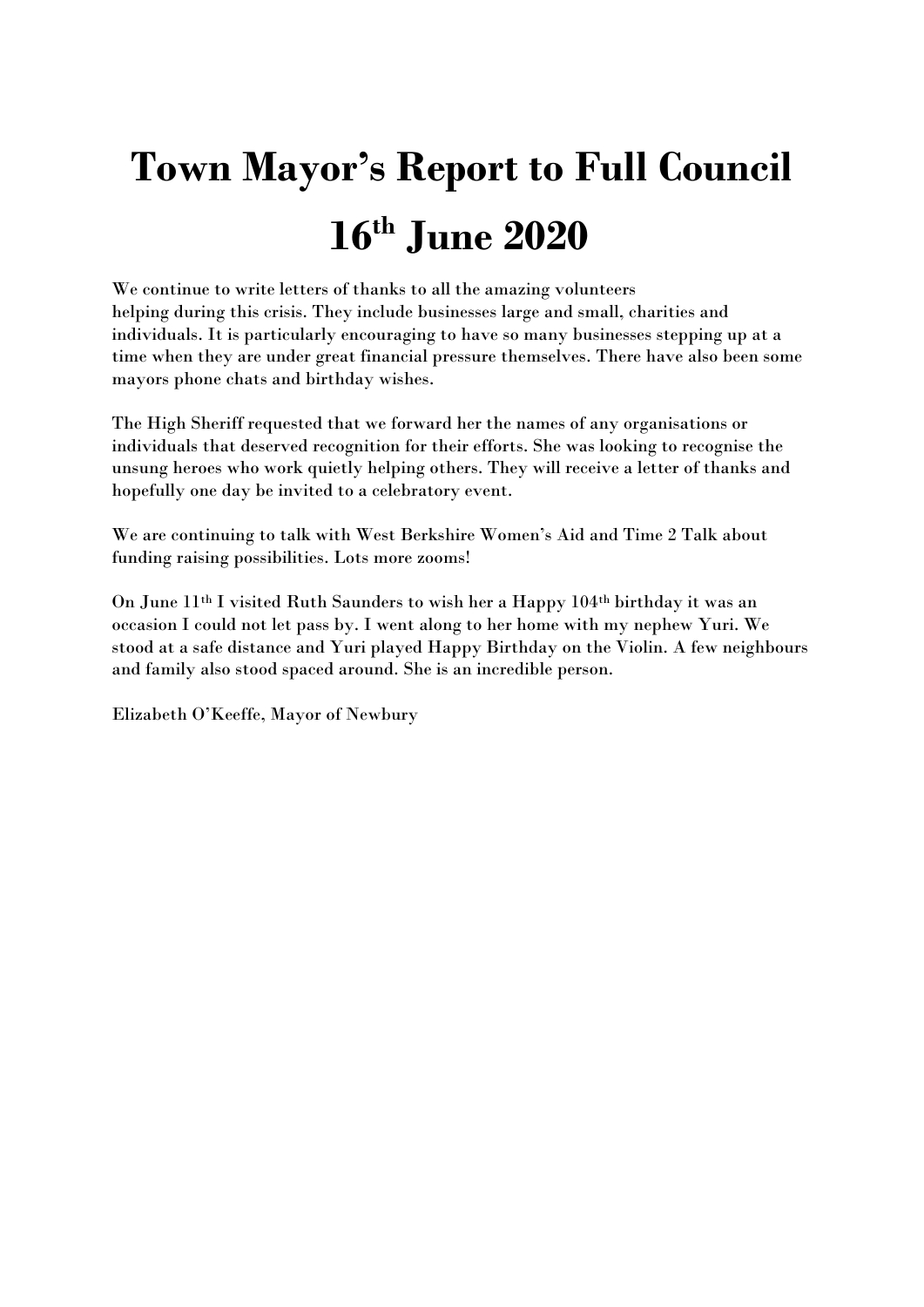## **Town Mayor's Report to Full Council 19th October 2020**

When we last met in June of this year the expectation was that the Coronavirus situation would be much improved by now. Alas, we are far from where we had hoped to be. To meet my commitment as Mayor I decided that a change in how the Mayor operates was needed. I therefore became proactive rather than reactive. In normal times the Mayor responds to requests to attend engagements from charities, businesses, services etc. Also to be the representative of Newbury at all civic events.

Initially there were very few requests and Civic events such as VE Day and the Mayor's Drive were cancelled. Once we began to emerge from the lockdown, I kept an eye on reopenings of retail, then hospitality and lastly entertainment. I thanked managers and staff for the efforts they were making to open and provide their services to our community. Let us remember some were having to take decisions about personal risk. Owners purchasing screens, masks, sanitizers, signs etc. To manage stock in order not to be left with large amounts if closures came again. All I could do was wish them well, thank them and let them know Newbury Town Council were behind them and ready to listen to suggestions and comment. All were grateful for the visits and thankful for the Council's support. Believing in 'put your money where your mouth is', I took it literally and did eat and moderately make my way round hospitality, restaurants etc.

The Mayor's office has continued to send letters to individuals who have contributed above and beyond to the community, raised funds for charity or for personal achievements. Eighty-three have been published on our web site since June 1st. We also offered chats with the Mayor by phone. The service is open to all and is still on offer. The idea is to reach those unable to leave their homes or to those who just wished to share their situation with someone outside their immediate circle.

In the last month, more requests have started to come in. I have been invited to several virtual AGM's: Citizens Advice, Time To Talk, Samaritans, Home Start and I attended the Belonging Project event on webinar.

A few photo calls have been requested over the months. It was lovely to meet with Florence a primary school pupil who was concerned about dog poo. She had developed a scheme to place poo bags in containers she made and put on dog walking routes. The most recent was at the independent optometrist Valerie Jerome celebrating having been selected as one of the hundred top small independent businesses in the UK by Small Business Saturday UK.

I opened Laundromat Speed Queen in Boundary Road a high-tech laundrette. I visited Sebastian's Charity Trust shop in Kennet Centre, a charity supporting families who have seriously ill children. They cancelled the official opening ceremony to keep crowd gathering down. The opening of the new Lidl store at the retail park was a slight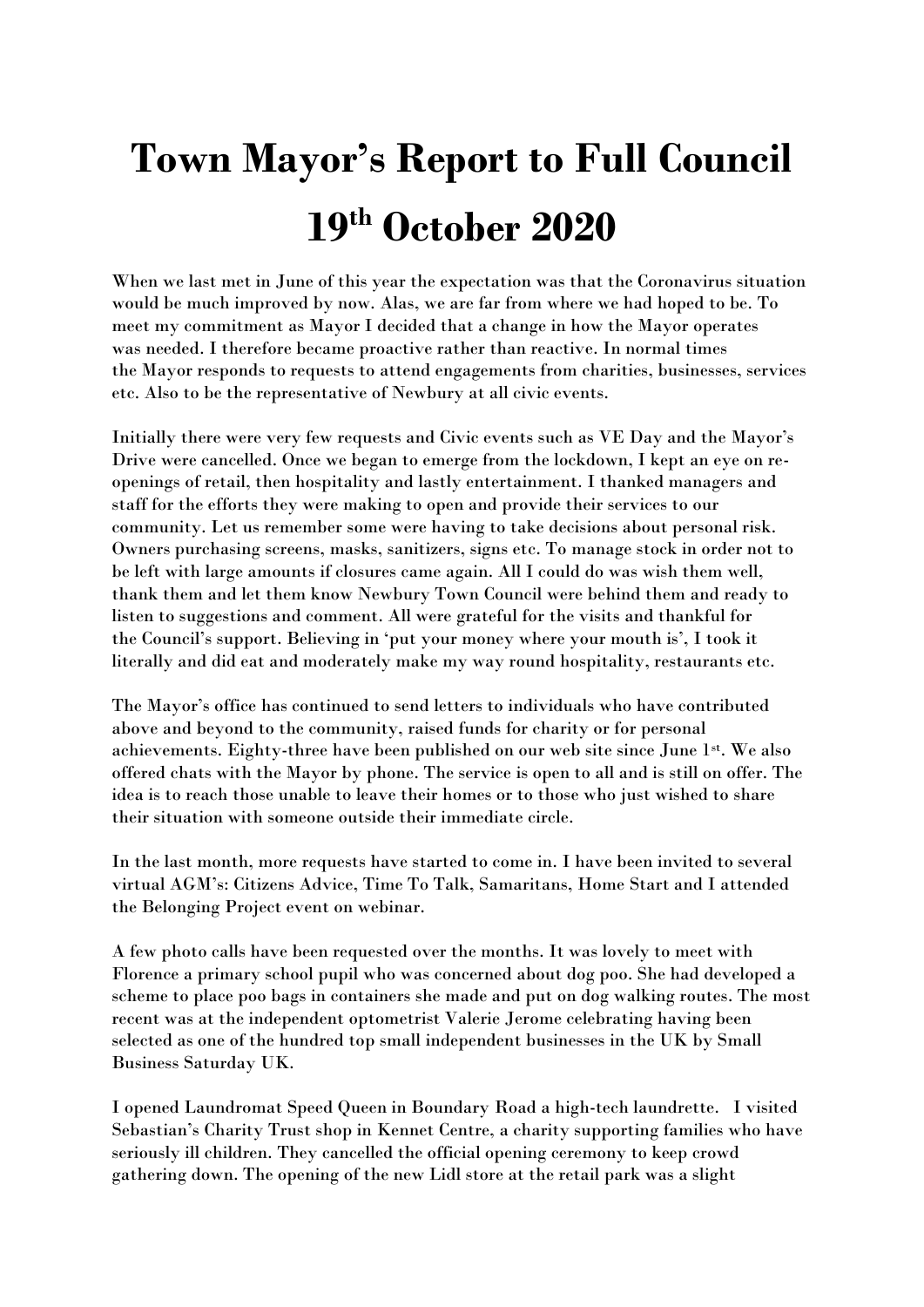challenge as I had to be there at 06:45. My thanks to Ian Campbell, Mayor's Attendant for driving in from Bedwyn to collect me at 06:30. I took part in a promotion video sponsored by the BID and Newbury Town Council to promote Newbury as a destination for retail and pleasure. I await the release with anticipation. We organised a very successful Treasure Hunt to raise funds for the Mayor's Benevolent fund and other charities.

Of course everything is not going as we might have hoped. Businesses have closed. However as my report illustrates some new ones are also opening and more are in the pipeline. Let us continue to shop local and support the vulnerable in our town.

I would also like to take this opportunity to thank all my fellow Councillors who have taken on extra issues and given so generously of you time over recent months. We must not forget you are all volunteers. To our CEO Hugh Peacocke and the whole staff team including those who support our allotments and Friends' groups. They have all gone over and beyond their roles and I know it has not been easy setting up and working from home. Finally to the people of Newbury you have been wonderful in doing so much to support others and provide services.

Let us keep positive, keep up the good work and eventually come out of this stronger.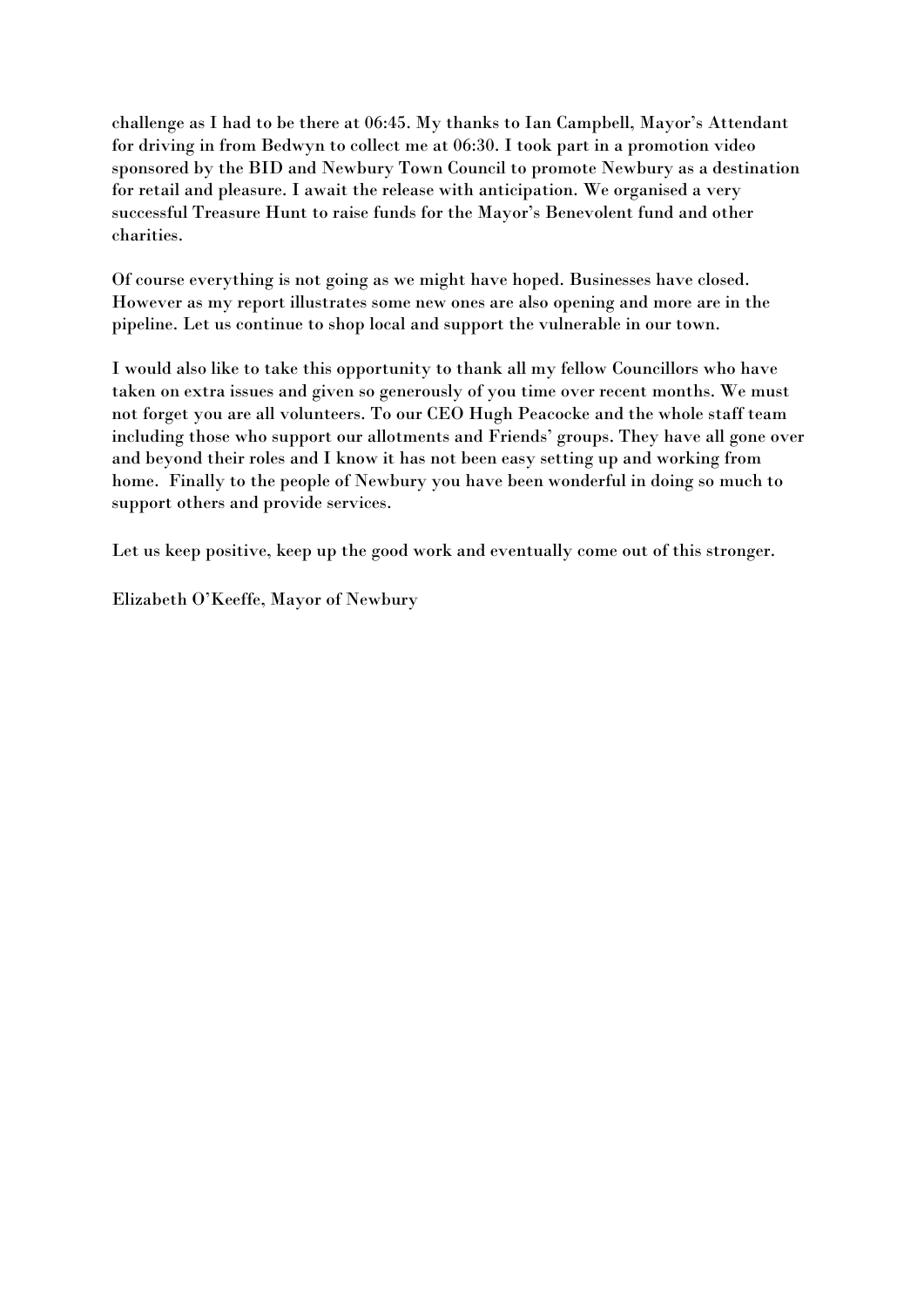## **Town Mayor's Report to Full Council 1 st February 2021**

My second term continues to very different from the usual mayoral agenda. It has been both exciting and challenging. Along with the Civic Manager the Mayor's Office has been innovative in seeking to support the community it serves and promote the work of Newbury Town Council. I would like to thank The Civic Manager Elisa Adams for the work she has done in seeking ways to promote our activities and raise funds for the Mayors Benevolent Fund.

We continue to send letters from the Mayor to individuals, businesses and charities that are doing great charitable work or achieving in their field. Even in these difficult times there is much to celebrate in Newbury.

Performance has never been one of my skills it was not something I had expected to be doing as Mayor. Over recent months I think my videos have improved however the viewers are the judge of that. I took part in the following videos:

BID Shop Local Newbury is Open for Business. A great film show casing all Newbury has to offer in, shopping, leisure, entertainment and retail. Sadly, everything is yet again closed.

Swift Louise Purton Toy Appeal, which ensures disadvantaged children in the area do not go without a present at Christmas . This year's appeal was more important than ever – particularly with many families facing financial hardship due to the coronavirus pandemic. I co-starred with Bartholomew, the Mayor's bear, in this production.

Many of you will have seen the virtual Light Switch On. It was a strange experience as it is usually a huge, lively event in our Market Place. Doing the countdown in an empty Council Chamber with the Civic Manager was surreal. Enough of trade secrets.

Berkshire Youth 80th Birthday. BY embarked on an ambitious and successful project to film 80 people contributing online to celebrate the event. It was an honour to be part of it.

The final video was my Christmas Message. There were a few versions as the national circumstances and regulations around Christmas kept changing. I hope all those who viewed it found it struck the right note.

I continued to involve the community in designing the Mayor's Christmas Card. We ran an online competition with the support of the Newbury Weekly News. There were three age groups to engage as many people as possible. Luckily, we were able to do a photo call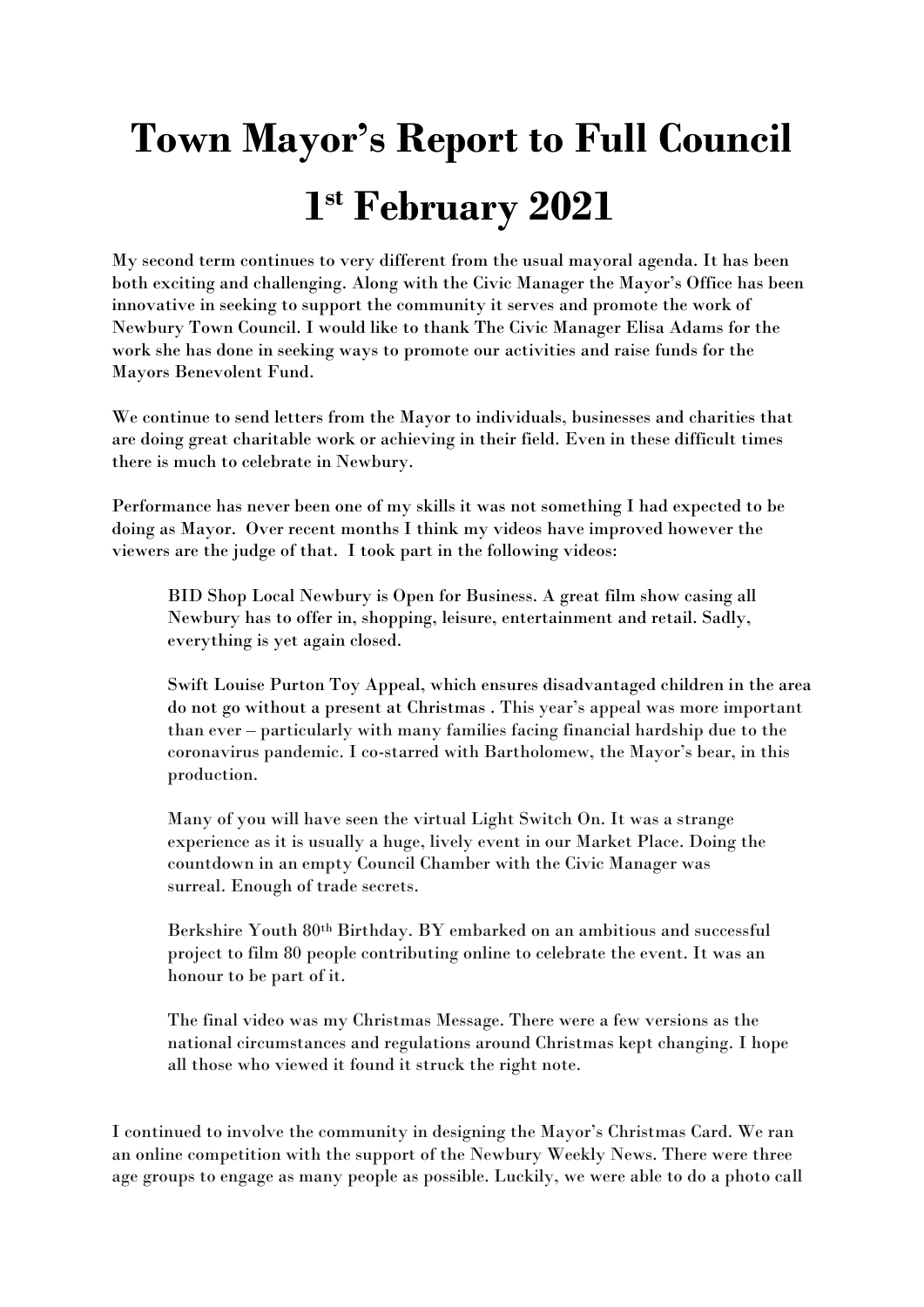and present the prize to the winner outside the Town Hall. We were delighted to discover the winner was a doctor at our hospital. She decided to donate her prize to the hospital raffle.

The Civic Manager organised the usual Benevolent Fund Christmas raffle with a company that services online raffles. It worked out well and £335.00 was raised.

We have just completed the Pin Badge competition, again all done online. It is a new Civic Award Category addressing the efforts made by individuals during the pandemic. More about it next time.

No doubt everyone will have read about the amazing 104-year old Ruth Saunders and her marathon walk to raise funds for Thames Valley Air Ambulance. It was an honour to accompany her on the last lap around her block and then attend the final lap. It took place at Newbury Racecourse in the Winners Enclosure. I was given the honour of presenting her with her marathon badge.

Remembrance Day was another challenge for our Civic Manager. It was managed excellently and live streamed by Kennet Radio. Many thanks to all who assisted and the individuals who attended on invitation.

As is traditional I attended the annual memorial service at Greenham Control Tower Gardens on 12th December to remember the American Airmen who died.

I did get to attend the opening night of the Christmas pantomime at the Corn Exchange. One of the lucky few as within a few days it had to close.

The town was greatly honoured to welcome HRH Earl of Wessex on December 3rd. He visited the Corn Exchange and our Charter Market. It was a somewhat inclement day as the rain kept falling. This did not dampen the spirits the traders were all delighted. HRH spoke with every trader, tried samples to taste when offered and accepted some produce gifts He was well informed about the current difficulties producers are experiencing and interested in environmental issues, speaking about his bees and wilding meadows. Other events attended physically or virtually from October 20th, 2020:

Lord Lieutenants Awards - Virtually Opening of Globe - Physically Fair Close Day Centre - Physically Riverside food distribution - Physically Xtract Thatcham Queens Awards for Industry in presence of Kit Malthouse Minister for Industry - Physically Dingley Promise AGM - Virtually Community Interest Company presentation - Virtually Blossom Fields planting - Physically Lockdown Wood planting Goldwell Park - Physically

I continue to be thankful to all Council staff and councillors for your support to the Mayor's Office and our community. I also thank the people of Newbury for all their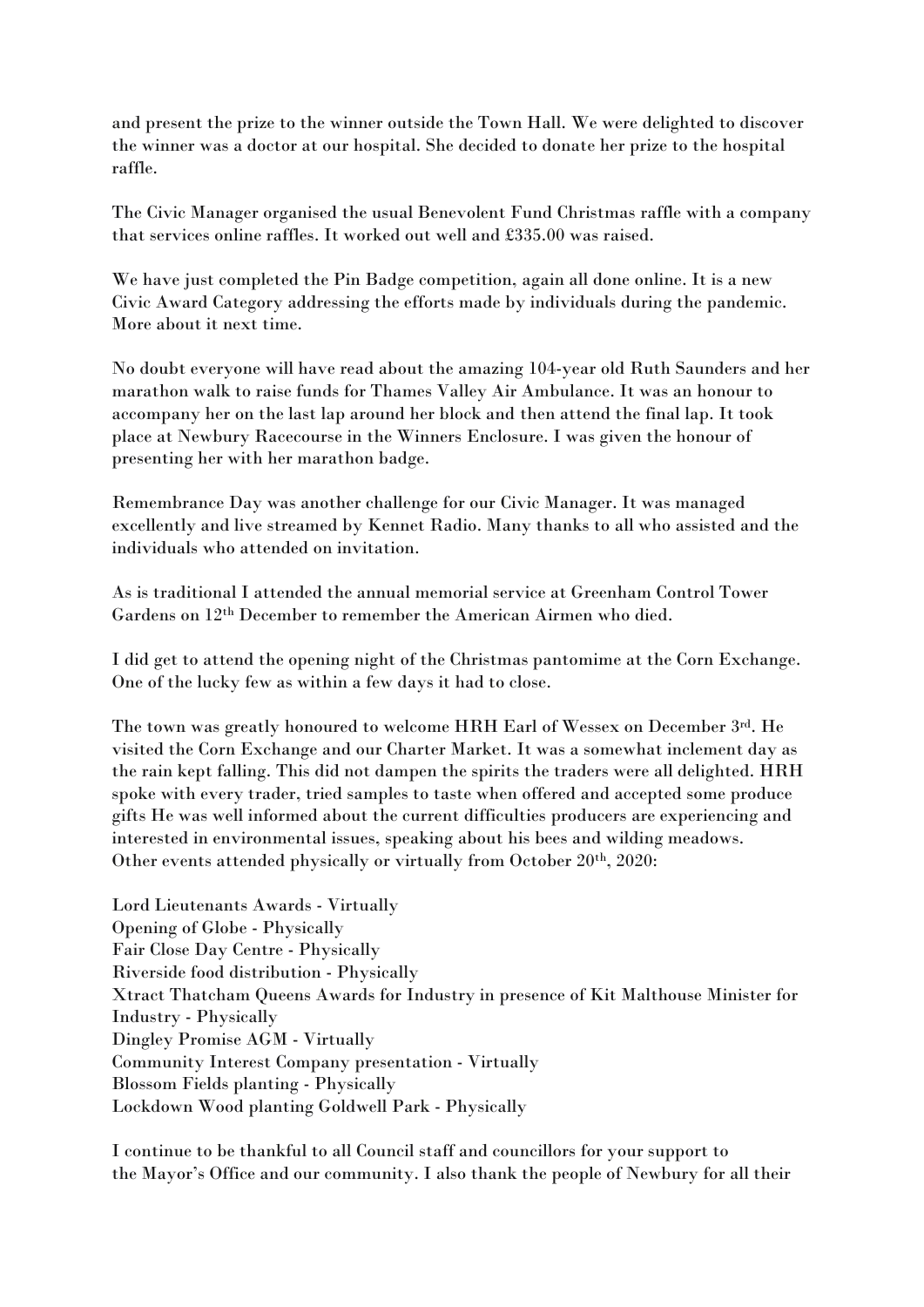efforts to keep life on track and support each other. Please keep it up. The vaccine roll out will continue and life will improve for us all.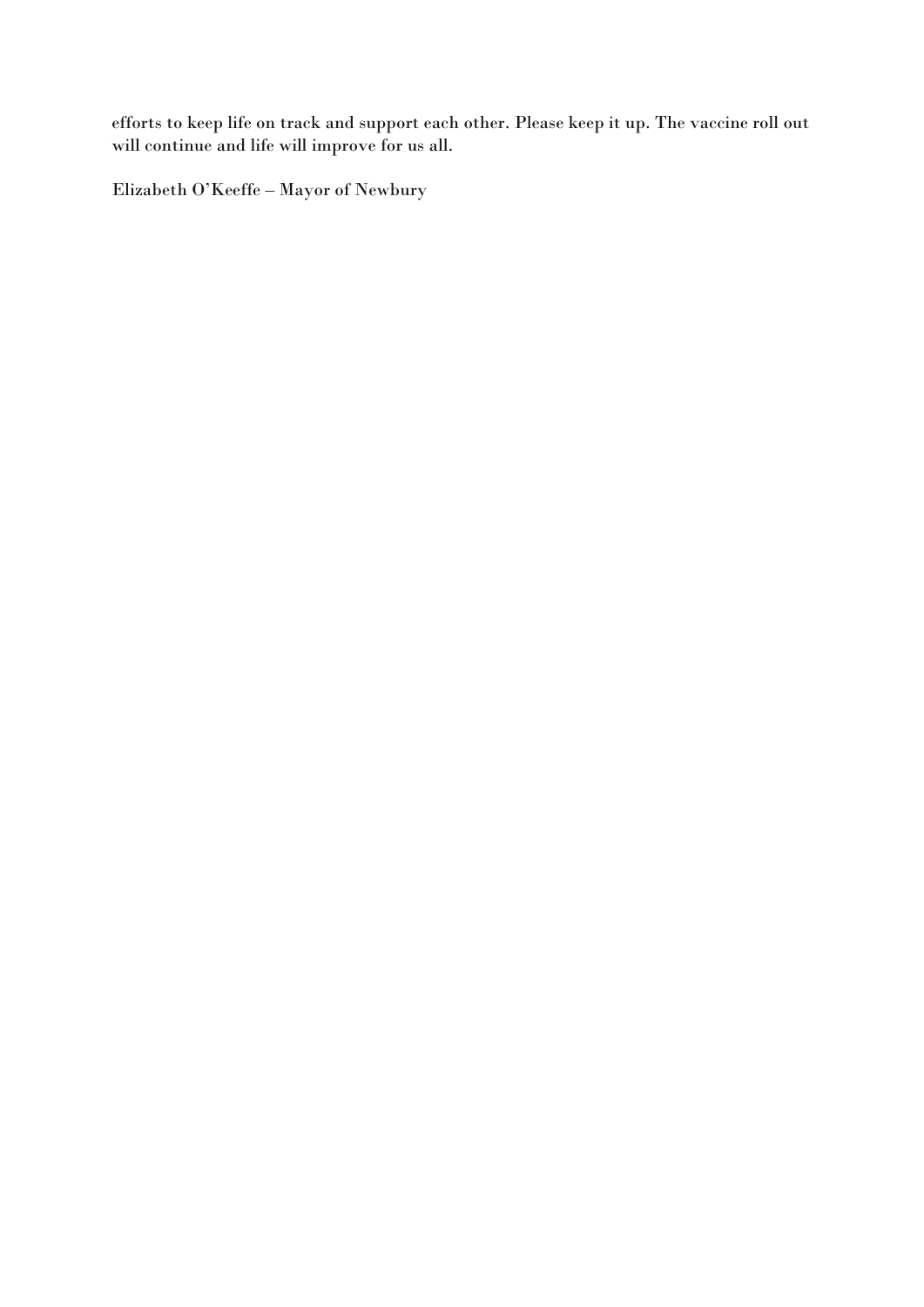## **Town Mayor's Report to Full Council 4th May 2021**

After two contrasting years I have finally come to my last report to Full Council as Mayor. There is less to report given that the period covered Easter and a spell in hospital for me. Although it was only a minor surgery the Covid regulations of course included two weeks self-isolation pre operation followed by not being able to walk for two further weeks.

A number of Mayors' letters were composed and posted on the Town Council web site. I continue to be concerned about how many people view these and that many of the people we congratulate may well not be aware of the letters.

The zoom events continued. I attended a Community United event promoting the Covid vaccine take up with an emphasis on the hard to reach and need to communicate with some of our communities in languages other than English. The High Sheriff's Community Awards Ceremony was also held with zoom. Individuals who had contributed to events and assisted as volunteers during this Covid year were recognised.

We judged and awarded our Newbury Town Council Awards via zoom and video. The judges met on zoom to complete the ever-difficult task of trying to decide on a winner in each category. Given Newbury has such a caring, active, and committed community it was not easy. This task was followed by each judge meeting with the Civic Manager and a recording team to film the winners' announcements. I must thank Gary Poulson of the Volunteer Centre for his assistance. At the time I was still unable to walk however there is always a solution to a problem. Gary kindly agreed to ride a mobility scooter from the store to my house an accompanied me as I rode to the venue to make the video. The video was advertised and streamed on Newbury Town Council site. The winners met individually with the Mayor on April 28 and 29th for individual photographs to be taken. Many thanks to our innovative Civic Manager who is ever a 'woman with a plan.'

Elisa Adams as Civic Manager also worked on an application to the' National Association of Civic Officers' who were running their Civic Office of the Year competition. Awards were to civic offices for efforts made in reaching out to communities, supporting local businesses, and showing the voluntary efforts being made by so many people. We were commended for our efforts. I must stress that this happened because of her work on the entry.

We also had our Annual Town Meeting on 22nd March again on our old friend zoom. I am happy to say that the Green Spaces Working Group under the Community Services Committee in this period have organised two more planting days. On 20th March Cllrs and volunteers scattered wildflower seeds at the edge of Victoria Park. On 18th April a Commemorative garden was planted at Old Hospital Green, on